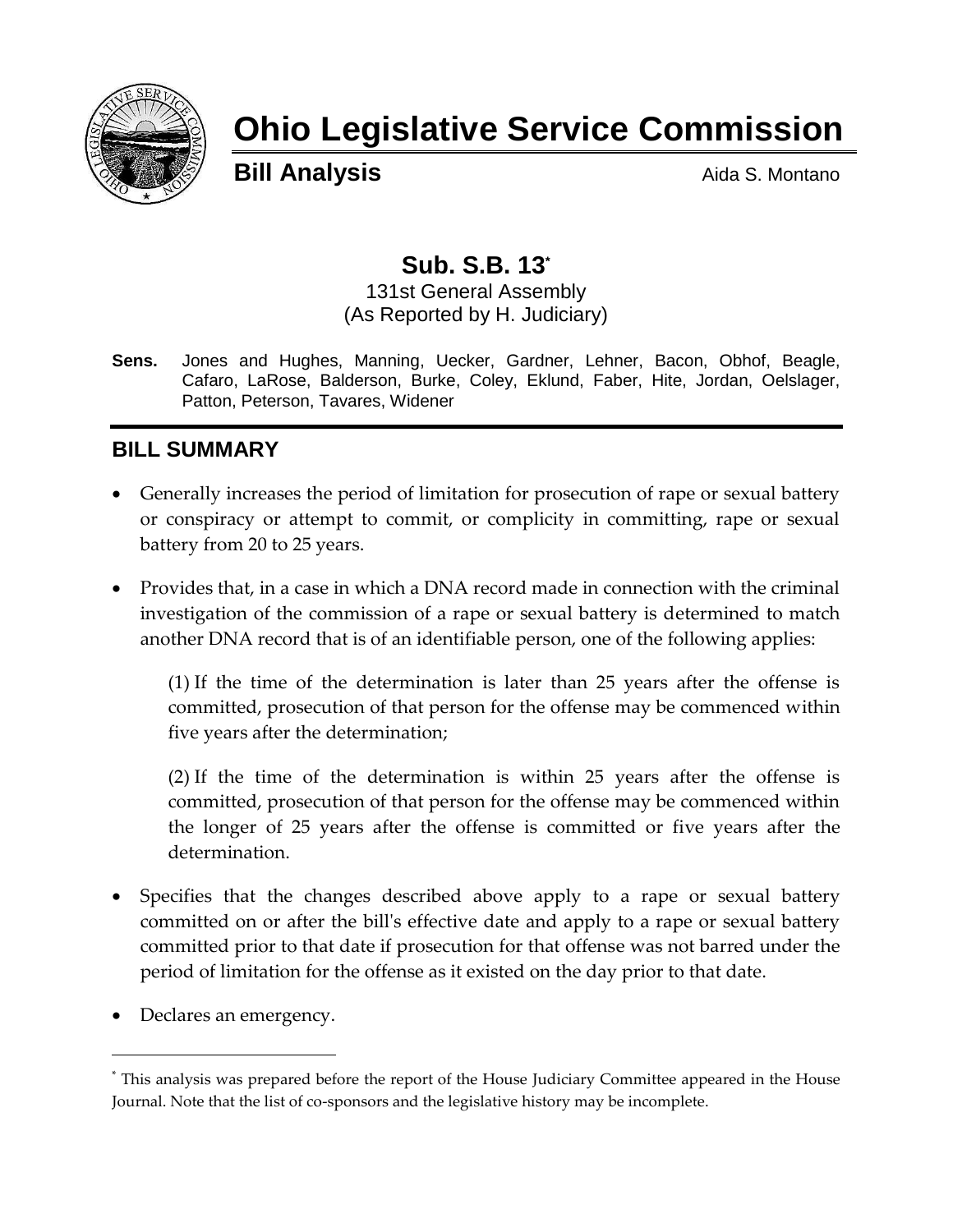## **CONTENT AND OPERATION**

#### **Operation of the bill**

#### **Increase of period of limitation for rape or sexual battery prosecution**

The bill increases the period of limitation for commencing a criminal prosecution of the offense of rape or sexual battery or a conspiracy or attempt to commit, or complicity in committing, rape or sexual battery to 25 years after the offense is committed.<sup>1</sup> Currently, subject to specified exceptions described below, a prosecution for rape or sexual battery or a conspiracy or attempt to commit, or complicity in committing, rape or sexual battery is barred unless it is commenced within 20 years after the offense was committed.<sup>2</sup>

The bill extends the 25-year period of limitation for commencing a criminal prosecution of the offense of rape or sexual battery against a person who is identified by DNA analysis. Specifically, the bill provides that, in a case in which a "DNA record" made in connection with the criminal investigation of the commission of an offense of rape or sexual battery is determined to match another DNA record that is of an identifiable person, unless the case is not within the coverage of the bill (see below), one of the following applies:

(1) If the time of the determination is later than 25 years after the offense is committed, prosecution of that person for the offense may be commenced within five years after the determination;

(2) If the time of the determination is within 25 years after the offense is committed, prosecution of that person for the offense may be commenced within the longer of 25 years after the offense is committed or five years after the determination.

As used in the bill's provisions described above, "DNA record" has the same meaning as in the existing Criminal Records Check Law.<sup>3</sup>

#### **Cases that are within the coverage of the bill**

The bill specifies that the changes it makes to the statute governing criminal periods of limitation for prosecutions for rape and sexual battery, as described above, apply to an offense of rape or sexual battery committed on or after the bill's effective

 $1$  R.C. 2901.13(A)(4).

 $2$  R.C. 2901.13(A)(3).

 $3$  R.C. 2901.13(D).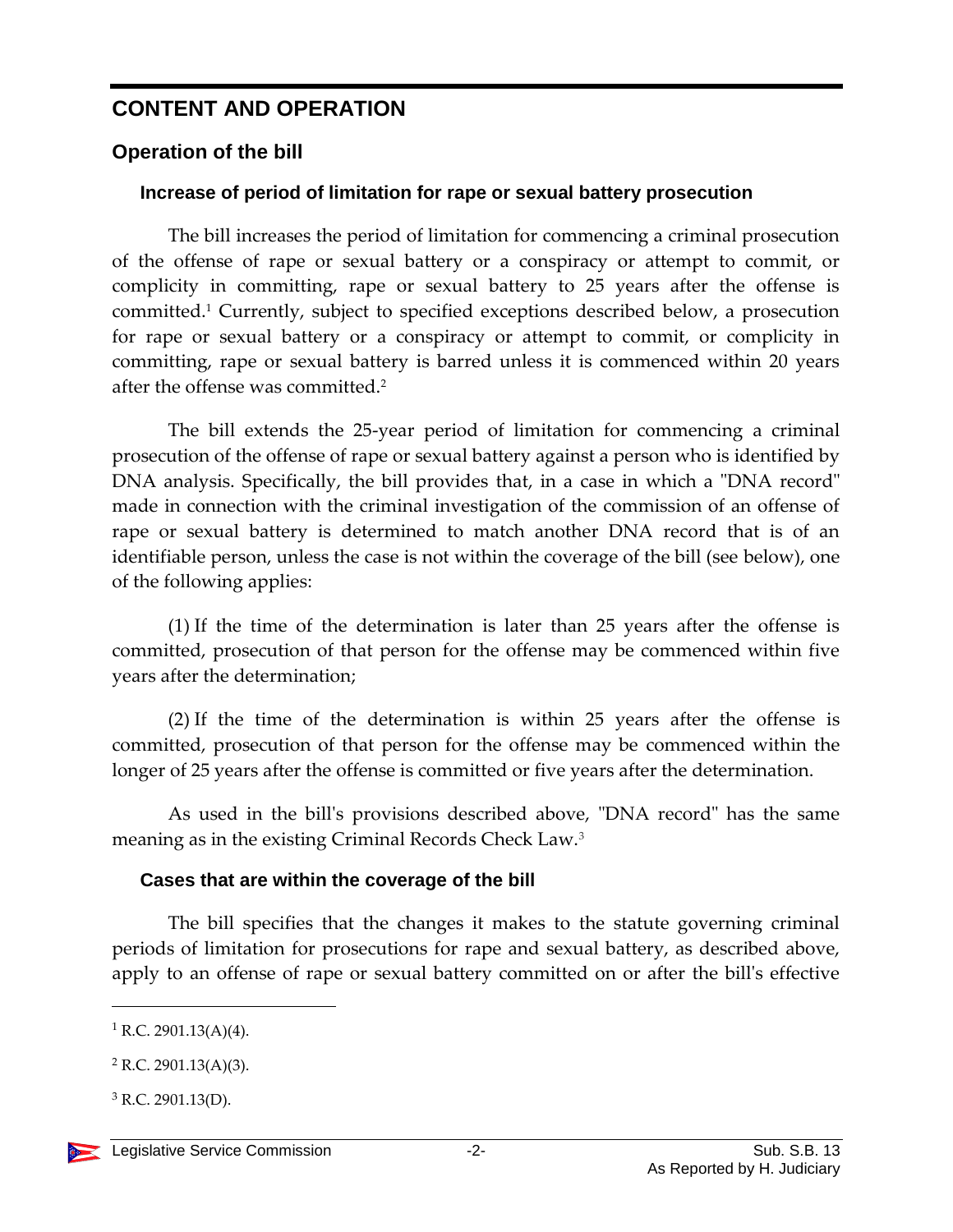date and apply to an offense of rape or sexual battery committed prior to that date if prosecution for that offense was not barred under the period of limitation for the offense as it existed on the day prior to that date.<sup>4</sup> Regarding the application of a change in a criminal period of limitation to an act committed prior to the date of the change, see "**Judicial decisions regarding change in criminal period of limitation**," below.

#### **Existing criminal periods of limitation**

Under existing law, except for aggravated murder and murder, a criminal prosecution generally is barred unless it is commenced within a specified period after an offense is committed (six months, two years, six years, or 20 years, depending on the offense); a prosecution of rape or sexual battery is barred unless it is commenced within 20 years after the offense is committed. Under continuing law, the period of limitation does not run during any time when the *corpus delicti* remains undiscovered, the accused purposely avoids prosecution (including when the accused departed Ohio or concealed his or her identity or whereabouts), or a prosecution against the accused based on the same conduct is pending in Ohio. Also, the period of limitation for an offense that involves a wound, injury, disability, or condition of a nature that reasonably indicates abuse or neglect of a child does not begin to run until either the victim reaches the age of majority, or a public children services agency or a specified municipal or county peace officer has been notified of the abuse or neglect.<sup>5</sup>

#### **Judicial decisions regarding criminal period of limitations**

The U.S. Supreme Court in *Stogner v. California*<sup>6</sup> held that an expired criminal period of limitation may not be "revived" after it has expired, but that an unexpired period of limitation may be extended. Ohio's appellate courts have reiterated the principles of *Stogner*, consistently holding that an extension of a period of limitation for the criminal prosecution of a violation of a particular Revised Code section cannot "revive" a possible criminal prosecution for a violation of that section that is barred because of the expiration of the period of limitation that is being replaced and adding that an extension of an unexpired limitation period does not violate constitutional restrictions against retroactive legislation.<sup>7</sup>

 $4$  R.C. 2901.13(L).

 $5$  R.C. 2901.13(A) and (F) to (J).

<sup>6</sup> *Stogner v. California* (2003), 539 U.S. 607.

<sup>7</sup> *See*, e.g.: *State v. Gibbs* (December 31, 2014), Geauga App. Case No. 2014-G-3213, 2014 Ohio App. LEXIS 5590; *State v. Diaz* (July 29, 2004), Cuyahoga App. No. 81857, 2004 Ohio App. LEXIS 3594; *State v. Dycus*